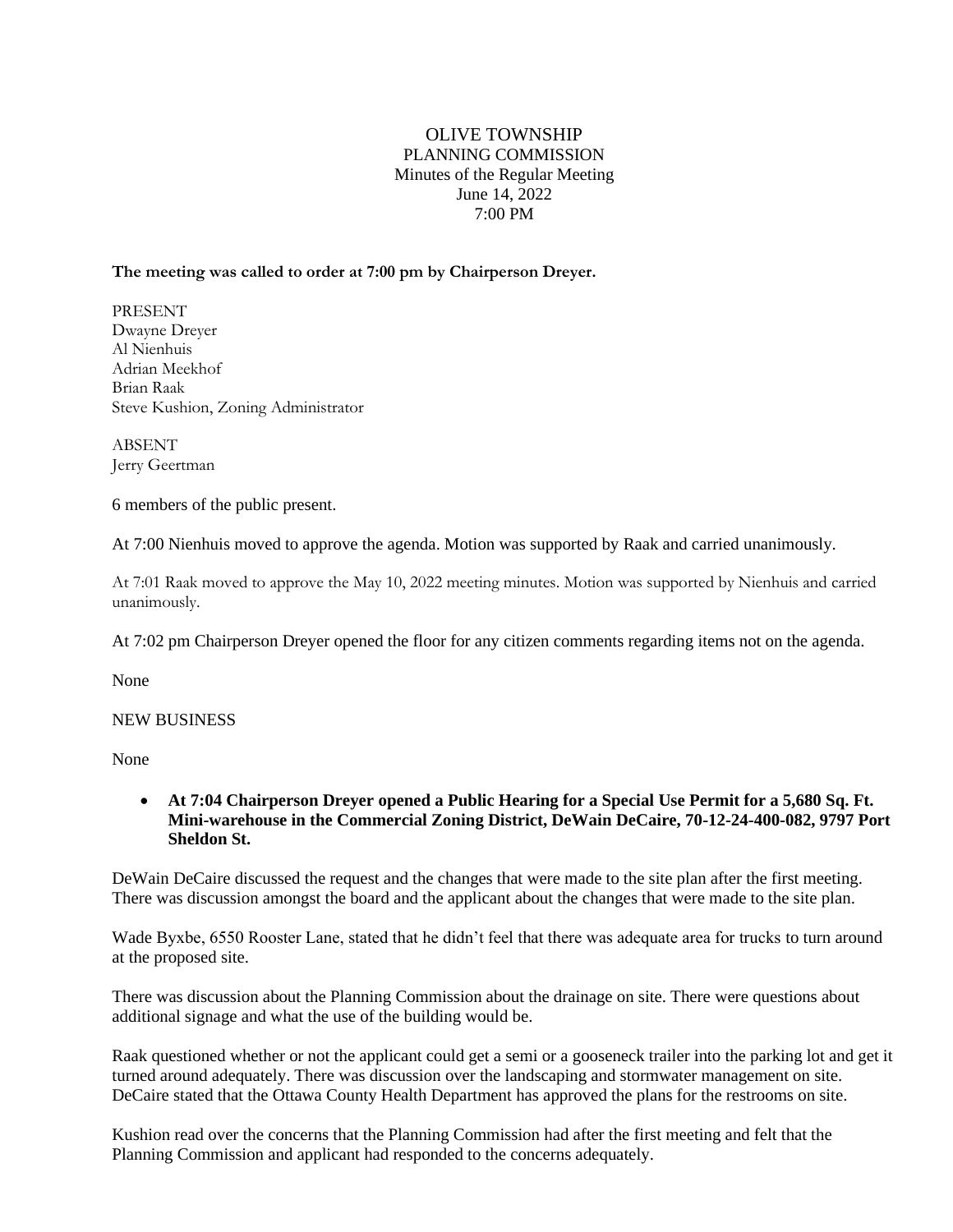Nienhuis talked about both parties and felt like in the end he couldn't deny the request, even though he felt like this wasn't the best place for it. He also spoke on how Borculo was seasonally wet with a high-water table and he felt like it was a great looking building, however he was against cars unloading on the private drive.

There was discussion about the building itself, Mr. DeCaire stated that it was post frame with 2x6 metal siding and a shingled roof, grey siding and black roof.

Motion to approve by Dreyer, with conditions, supported by Meekhof and passed unanimously. 4-0

Conditions:

- 1. Uses in the building limited to general personal storage, cars, boats, and RV's. No Commercial Business operations are to be run out of the storage suites.
- 2. Fire Chief approval of ingress and egress.
- 3. Ottawa County Water Resources approval of the site drainage plan.
- 4. Surety bond or letter of credit submitted in the amount of the required landscaping on the site.
- 5. Well and Septic permits must be submitted with Building Permit.
- 6. Outdoor lighting approved by the Zoning Administrator before Building Permit is issued.
- 7. Noise level at property line not to exceed 80 decibels.
- 8. Approval of the site plan presented including the green belt as shown dated 06/09/22.
- 9. The requirement to follow all off street loading and unloading, following section 23.05 ordinance.

## SPECIAL USE RENEWALS/TEMPORARY SEASONAL USES

None

## PLANNING COMMISSION MEMBER COMMENT & CORRESPONDENCE

None

Motion to adjourn at by Meekhof at 8:20 pm, supported by Raak and carried unanimously.

Respectfully submitted, Steve Kushion, Zoning Administrator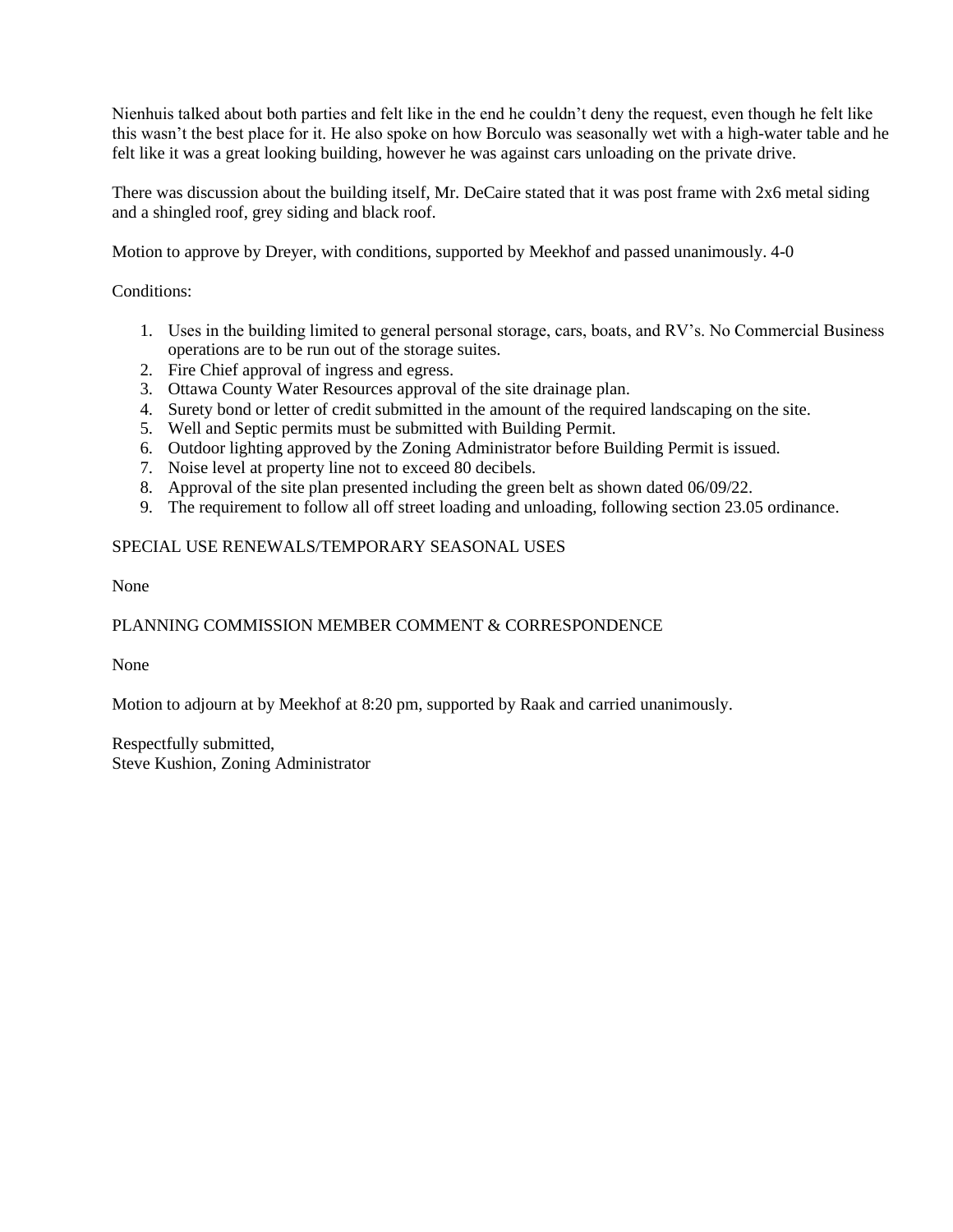## OLIVE TOWNSHIP PLANNING COMMISSION Minutes of the Regular Meeting May 10, 2022 7:00 PM

## **The meeting was called to order at 7:00 pm by Chairperson Dreyer.**

PRESENT Jerry Geertman Dwayne Dreyer Al Nienhuis Adrian Meekhof Brian Raak Steve Kushion, Zoning Administrator

## ABSENT - None

8 Members of the public present.

- **At 7:00 Raak moved to approve the amended agenda. Motion was supported by Geertman and carried unanimously.**
- **At 7:02 Geertman moved to approve the April 12, 2022 meeting minutes. Motion was supported by Nienhuis and carried unanimously.**
- **At 7:03 pm Chairperson Dreyer opened the floor for any citizen comments regarding items not on the agenda.**

None

## NEW BUSINESS

• **At 7:04 Chairperson Dreyer opened a Public Hearing for a Special Use Permit for a 5,680 Sq. Ft. Mini-warehouse in the Commercial Zoning District, DeWain DeCaire, 70-12-24-400-082, 9797 Port Sheldon St. 4 items of correspondence were submitted and attached to the minutes.**

Zoning Administrator Kushion outlined the request and covered the review memo that was provided to the Planning Commission.

#### Public Comment-

Jack Dekker, 6433 Rooster Lane, talked about the landscape plan and feels the car lot takes in a lot of vehicles. He stated that the car lot has used the Private Road in the past to drop off vehicles. He is opposed to the request.

Lisa and Duane Byxbe, 6517 Rooster Lane, her concern is the same as Jack and doesn't believe they are mini warehouses. She questioned the uses in the building.

Rachel Byxbe, 6550 Rooster Lane increased traffic that will be brought on by the building.

Randy Ensing, 9741 Port Sheldon, is concerned about it being sold as a high-end storage.

There was discussion amongst the Planning Commission about the landscape plan, building appearance, drainage plan, circulation of vehicles on the property, and how the 2 special uses on the property will affect each other.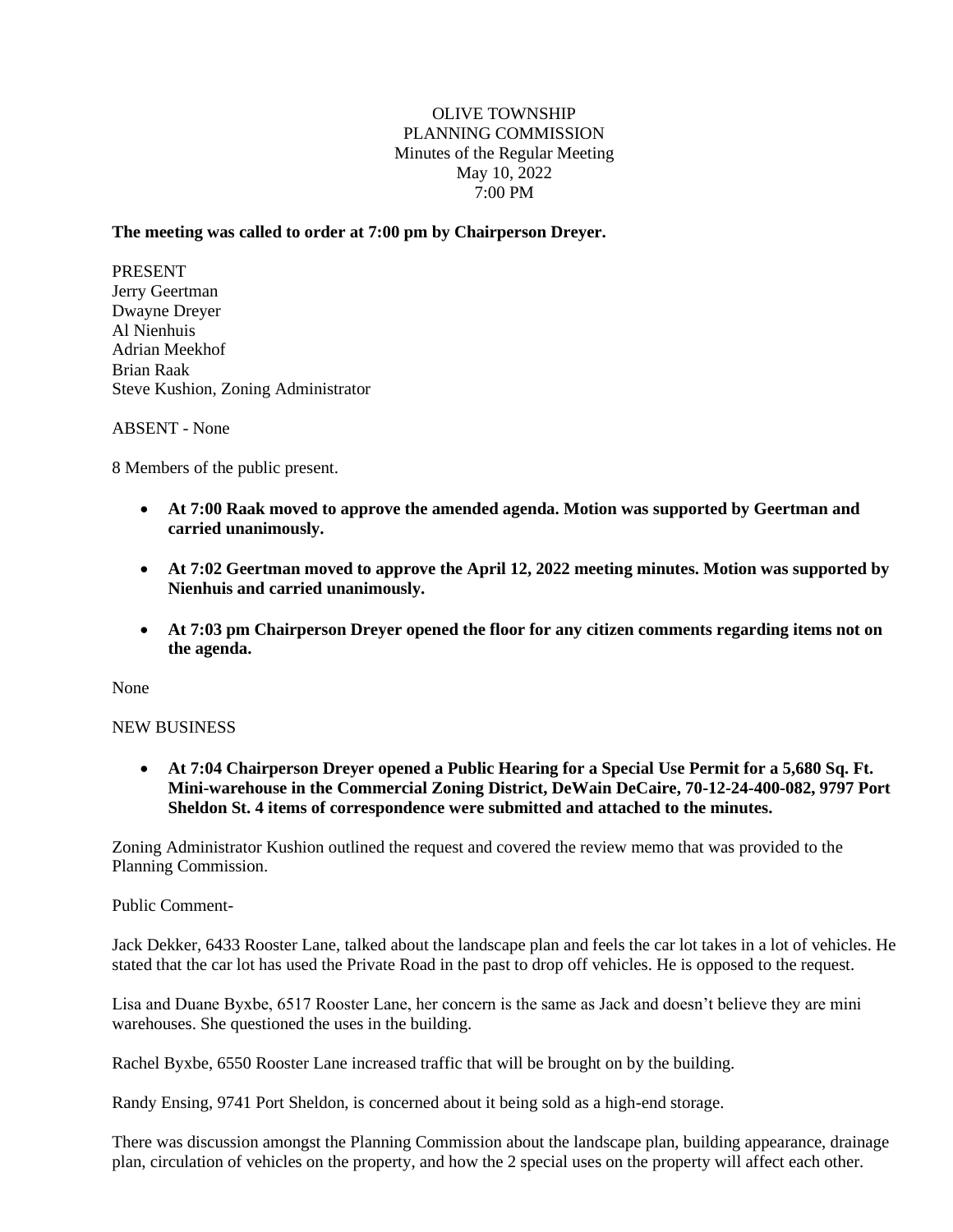The Planning Commission requested that the Zoning Administrator meet with the applicant, who was absent from the meeting, and discuss the following-

- Building uses allowed
- Fire Chief Approval
- Knox Box
- OCWR approval
- Well and Septic Permit approval
- Building Façade and height, elevation discrepancies
- Approved greenbelt, 18-07B needs to be staggered.
- Site lighting
- Off street loading and unloading 23.05
- Signage
- **Dumpster**

Motion to table by Nienhuis, supported by Raak for the applicant to provide more information. Motion passed unanimously.

#### OLD BUSINESS

None

SPECIAL USE RENEWALS/TEMPORARY SEASONAL USES

• **Special Use renewal for Turkey City Partnership to operate a sand mine in the RR zoning district at approximately 7796 136th Ave. on parcel numbers 70-12-17-100-003 and 70-12-17-200-001. The mine is located east of 136th Ave, on the south side of Polk Street**.

Motion to approve by Nienhuis, supported by Raak and carried unanimously.

• **Special Use Renewal for Heyboer/Reenders (H & R Sand Mine) to operate a sand mine in the RR District, East of 144th Avenue on the South side of Fillmore Street. Parcels 70-12-06-100-024, 70-12- 06-100-003, 70-12-06-100-019 & 70-12-06-100-004.**

Motion to approve by Meekhoff, supported by Raak and carried unanimously.

## PLANNING COMMISSION MEMBER COMMENT & CORRESPONDENCE

None

Motion to adjourn at 8:05 by Meekhoff,, supported by Raak and carried unanimously.

Respectfully submitted, Steve Kushion, Zoning Administrator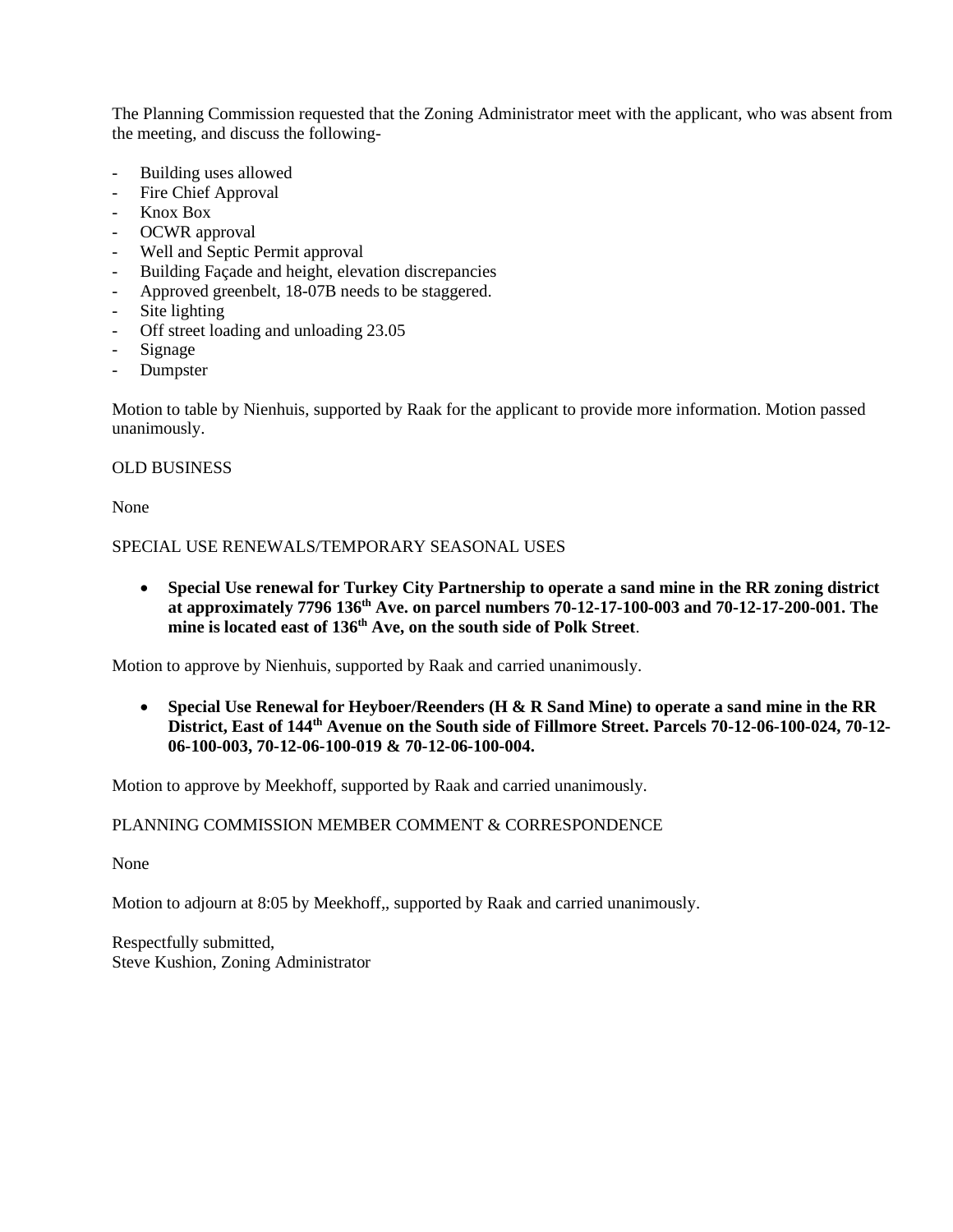## OLIVE TOWNSHIP PLANNING COMMISSION Minutes of the Regular Meeting April 12, 2022

## **The meeting was called to order at 7:00 pm by Chairperson Dreyer.**

#### PRESENT

Jerry Geertman Adrian Meekhof Brian Raak Dwayne Dreyer Al Nienhuis Steve Kushion, Zoning Administrator

Absent- None

1 member of the public present.

Raak provided a motion to approve the agenda as amended. Motion was seconded by Geertman and carried unanimously.

Raak provided a motion to approve the minutes of the March 8, 2022 meeting. Motion was seconded by Geertman and carried unanimously.

• **At 7:01 pm Chairperson Dreyer opened the floor for any citizen comments regarding items not on the agenda.** 

No comments.

• **At 7:02 Chairperson Dreyer opened the public hearing for a proposed rezoning/map amendment for Wayne Kiel (WOK Land Company LLC) to rezone a parcel in the Agricultural Zoning District to Commercial at 13871 Blair St., Parcel Number 70-12-19-200-010.**

The applicant contacted the Zoning Administrator and has requested that this item be removed from the agenda and is no longer pursuing rezoning.

• **At 7:06 pm Chairperson Dreyer opened a Temporary Seasonal Use, Chuck Friese from TNT Fireworks, Seasonal Sales from June 17th through July 5th at 13714 Port Sheldon St.**

Motion to approve by Geertman to approve the request with the condition that it be approved by the Fire Chief and meet all state guidelines for fireworks businesses. Motion was seconded by Raak and passed unanimously.

• **At 7:21 pm Geertman provided a motion to adjourn. Motion was seconded by Raak and carried unanimously.**

Respectfully submitted, Steve Kushion, Zoning Administrator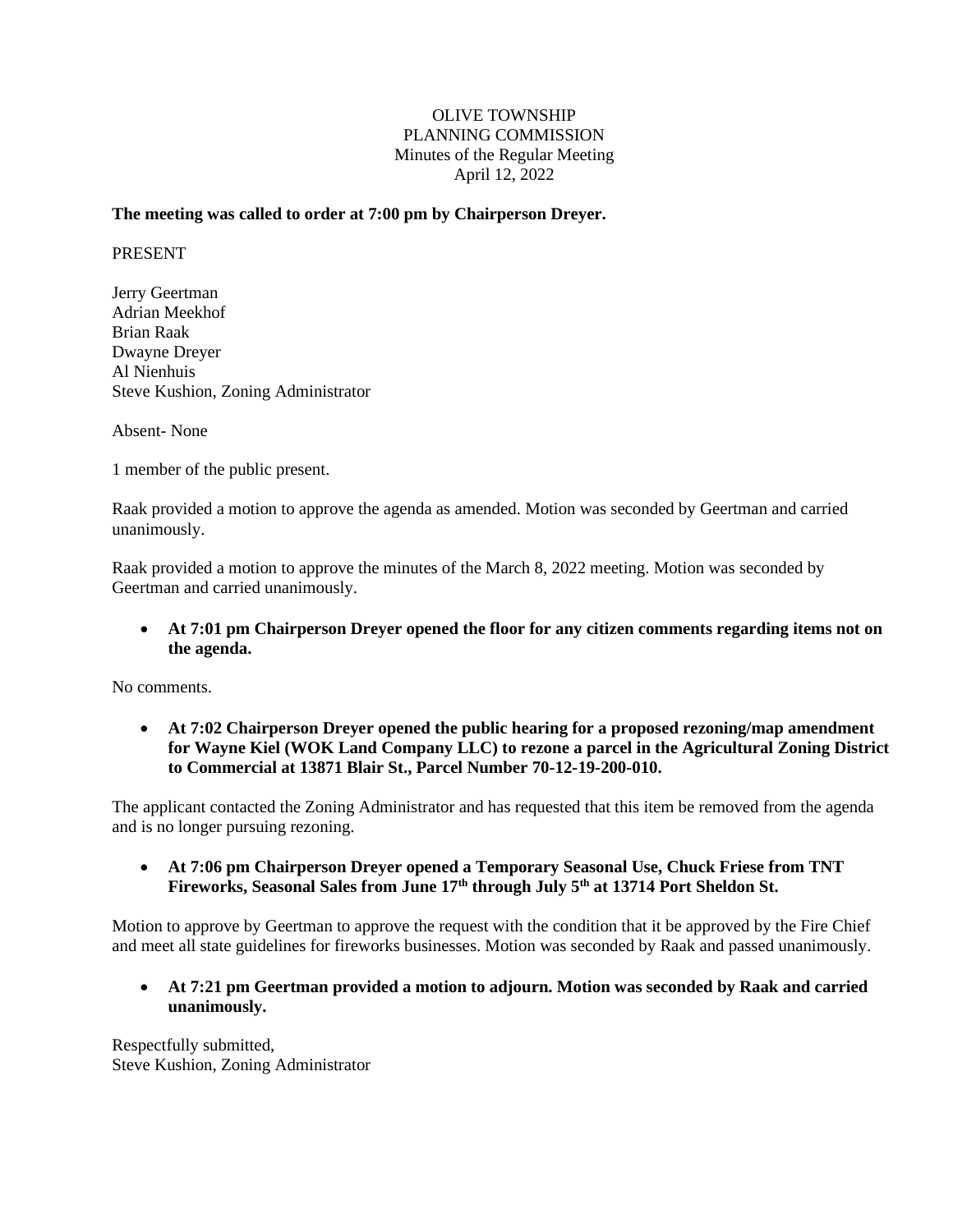# OLIVE TOWNSHIP PLANNING COMMISSION Minutes of the Regular Meeting March 8, 2022

## **The meeting was called to order at 7:00 pm by Chairperson Dreyer.**

PRESENT

Jerry Geertman Adrian Meekhof Brian Raak Dwayne Dreyer Al Nienhuis Steve Kushion, Zoning Administrator

Absent- None

4 members of the public present.

Geertman provided a motion to approve the agenda. Motion was seconded by Raak and carried unanimously.

Raak provided a motion to approve the minutes of the November 9, 2021 meeting. Motion was seconded by Geertman and carried unanimously.

• **At 7:01 pm Chairperson Dreyer opened the floor for any citizen comments regarding items not on the agenda.** 

No comments.

• **At 7:05 Chairperson Dreyer opened the public hearing for a proposed rezoning/map amendment for Wayne Kiel (WOK Land Company LLC) to rezone a parcel in the Agricultural Zoning District to Commercial at 13871 Blair St., Parcel Number 70-12-19- 200-010.**

There was discussion over the parcel and what can be done there currently, and what would need to be done if there was a change to commercial as opposed to keeping it Ag.

Wayne Kiel discussed the property and that he has had multiple inquires for commercial use over the last few years.

There was discussion about the house and it being livable. Nienhuis stated that he feels the home would need to go if the Commercial zoning were to be approved. They discussed uses in the Commercial zoning district as well as the need for Site Plan Review for all new commercial businesses. There was discussion about the Master Plan and where the property might go in the future.

Geertman made a motion to table the request. Motion was seconded by Raak and carried unanimously.